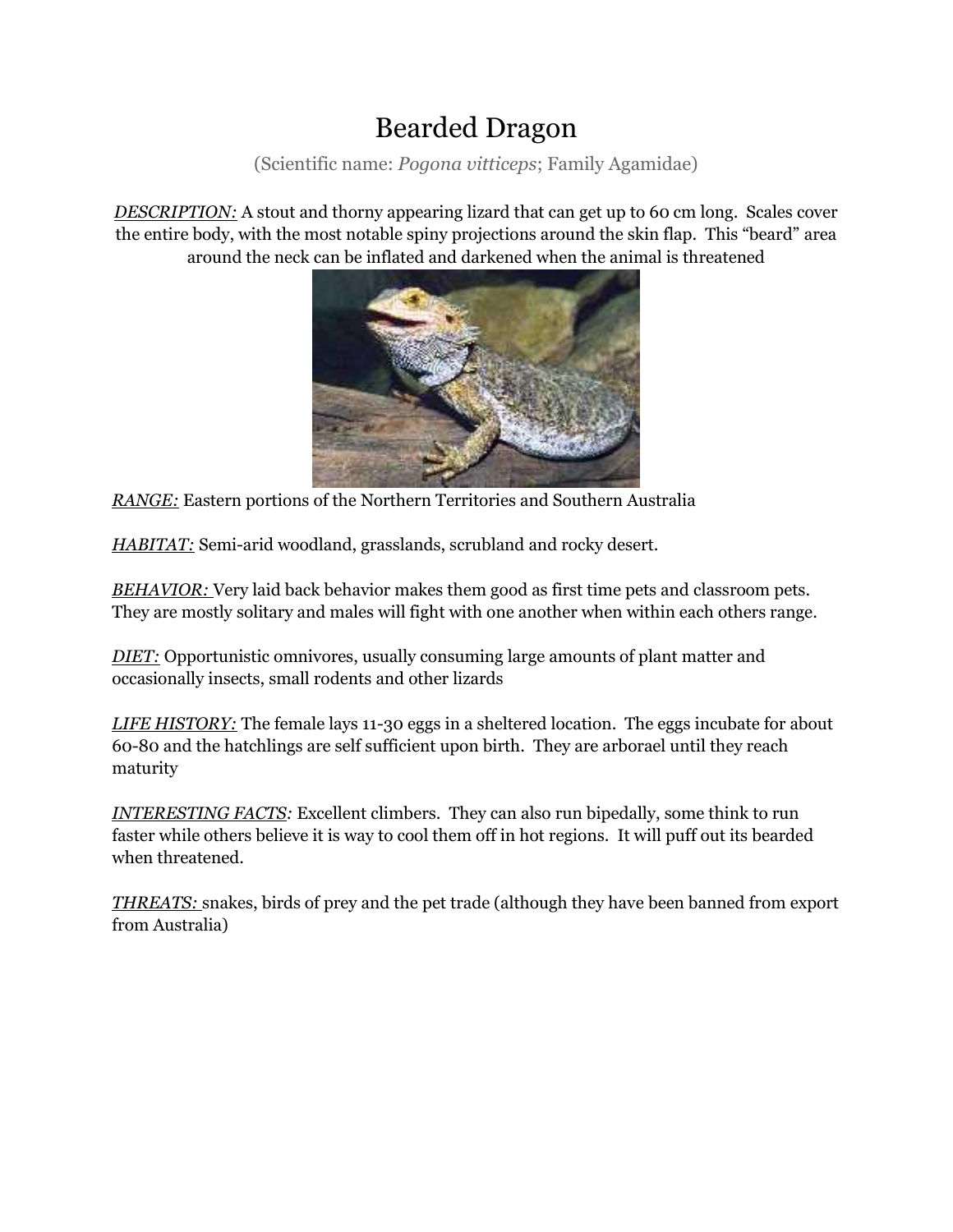### Leopard Gecko

(Scientific name: *Eublepharis macularis*; Family Gekkonidae)

### *OTHER NAMES:* Panther Gecko

*DESCRIPTION:* They reach 8-10 inches, adults are yellow with brown spots on the back and a banded white and light black tail.



*RANGE:* Leopard Geckos are found in Southeastern Afghanistan, Western India, Pakistan, Iraq, and Iran in semi-deserts and arid grassland.

*HABITAT:* Sand-gravel, rocks, hard clay, coarse grasses, and drought resistant shrubs are most commonly what these geckos are found.

*BEHAVIOR:* They are nocturnal, ground-dwelling and docile creatures that are easy to tame.

*DIET:* Leopard Geckos prey on a wide variety of invertebrates like spiders, scorpions, and centipedes but they might also eat smaller lizards and nestling rodents.

*LIFE HISTORY:* During their breeding season females usually lay a clutch every 15-22 days for a 4 to 5 month period once they are sexually matured. Females lay eggs 16-22 days after copulation, the first clutch of the females lives may be as small as 1 or 2 eggs. Hatchlings can be between 3 and 4 inches long.

*INTERESTING FACTS:* These geckos have claws instead of sticky foot pads and unlike many other geckos, they have eyelids.They also shake/rattle their tail while hunting, mating, and defending.

*THREATS:* Because the Leopard Gecko hunts at night near roads their biggest threat is automobiles but they are also targeted by frogs, snakes, foxes and other larger reptiles.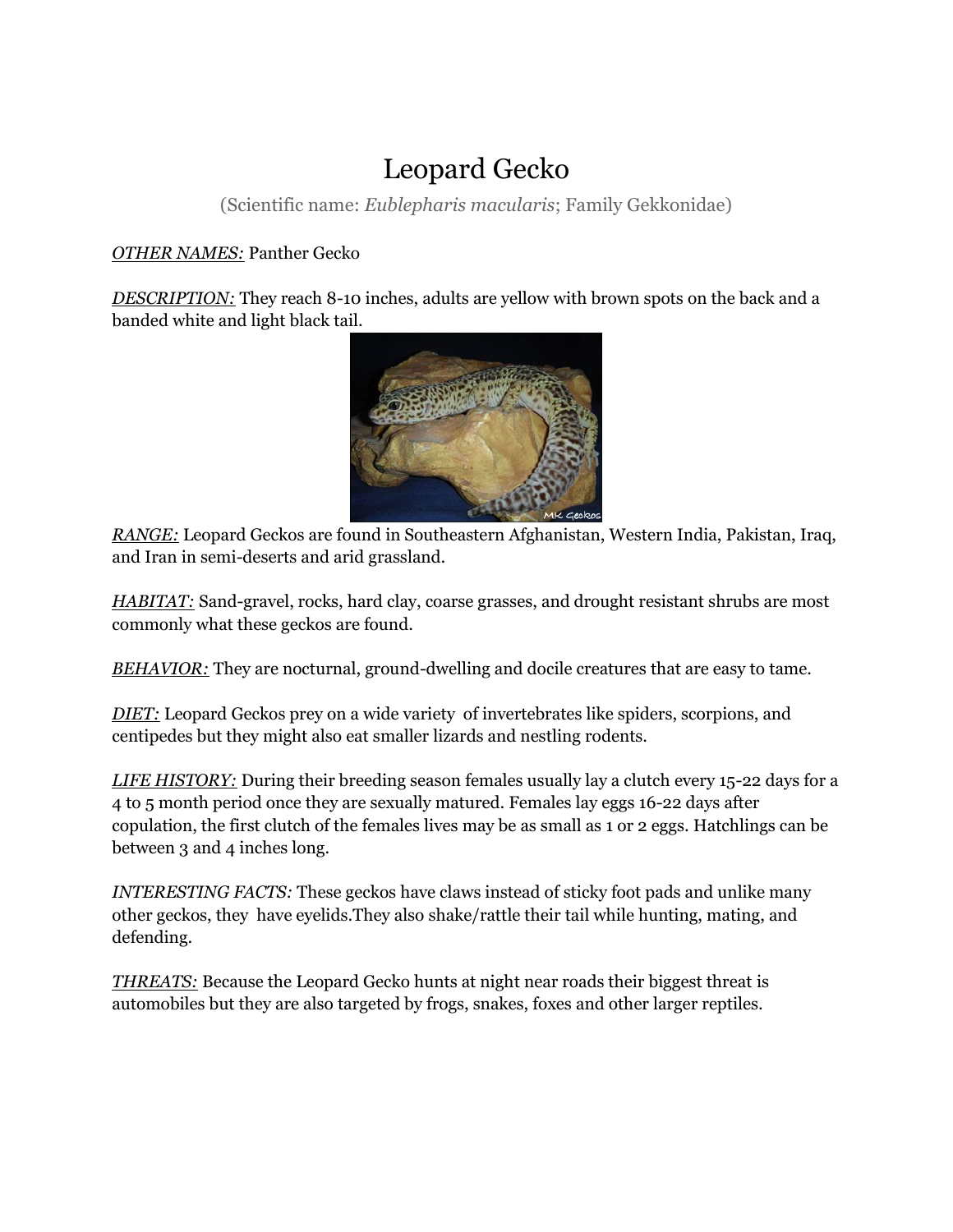# California Kingsnake

(Scientific Name: *Lampropeltis Californiae*; Family: Colubridae)

*DESCRIPTION:* They have smooth and shiny scales that can be ringed, striped, and/or spotted. These snakes usually get to be 2.5 to 4 feet long and can vary in colors from shades of black and brown with lighter colors of white and yellow.



*RANGE:* They are widespread across the west coast of North America at elevations of 1,600 feet in the Tehachapi Mountains oo 7,000 feet in the southeastern Sierra Nevada Mountains.

*HABITAT:* Kingsnakes can live in woodland chaparral, grasslands, desserts, or marshes in California, Nevada, Utah, Arizona, and northwest Mexico.

*BEHAVIOR:* These snakes are diurnal but may also become nocturnal during periods of hot weather. When disturbed the Kingsnake will coil their bodies and hide their head; if provoked they'll bite and excrete musk and fecal contents from their cloaca.

*NATURAL DIET:* They can eat rodents, birds, and other reptiles or amphibians. Kingsnakes are non-venomomus and kill their prey by means of constriction.

*LIFE HISTORY:* Kingsnake eggs are laid between May and August. Incubation then continues for 47-81 days. Hatchlings are usually around 12 inches and are left completely on their own after they've hatched.

*INTERESTING FACTS:* The California Kingsnakes name originated because they will often prey on all other snakes, including other Kingsnakes. The Kingsnake is immune to Rattlesnake venom allowing Rattlesnakes to be a victim of the kingsnakes wide appetite.

*THREATS:* Threats or predators consist of hawks, coyotes, other California Kingsnakes and humans.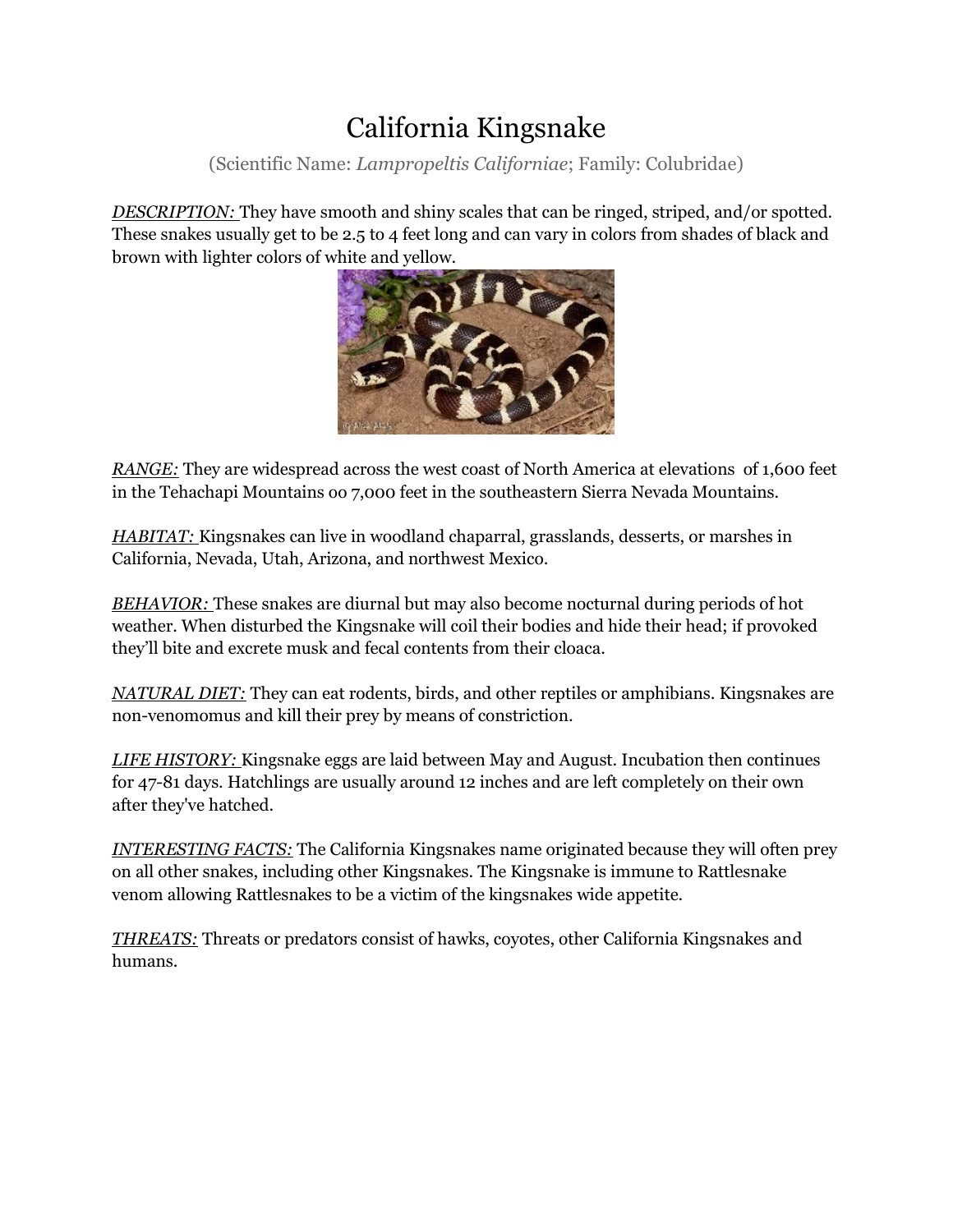## Desert Spiny Lizard

(Scientific Name: *Sceloporus magister*; Family: Iguanidae)

*DESCRIPTION:* Male Desert Spiny Lizards have blue/violet patches on their belly and throat with green/blue colors on their tail. Females and babies have dark spots on the back and their belly but both sexes have brownish/yellow triangular spots on their shoulders. They can be up to 5.6 inches long.



*RANGE:* Ranges across the desserts of southwestern Arizona and northeastern plateaus from near sea level to about 5000 feet.

*HABITAT:* This lizard can be found in the Sonoran Desert Scrub, Great Basin Desert Scrub, Semidesert Grassland, Interior Chaparral, and woodlands. Commonly seen in lower slopes, bajadas, plains, and low valleys, in the branches of trees or in wood piles, rock piles, and packrat nests.

*NATURAL DIET:* They feed on many different insects such as ants, beetles, caterpillars, spiders, and centipedes. They occasionally will eat other small lizards as well.

*LIFE HISTORY:* Mating seasons are spring and summer where 2 clutches of eggs are laid. The clutch can be anywhere from 2 to 12 eggs, hatchlings may appear in late May but are more commonly seen in July.

*INTERESTING FACTS:* These lizards are metachromatic which means they change color depending on the weather and season for mating. In colder temperatures the Desert Spiny Lizard will pull darker colors and during mating season females develop a red, pink, or orange head.

*THREATS:* Predators most common to the lizard are hawks, snakes, roadrunners, and bullfrogs.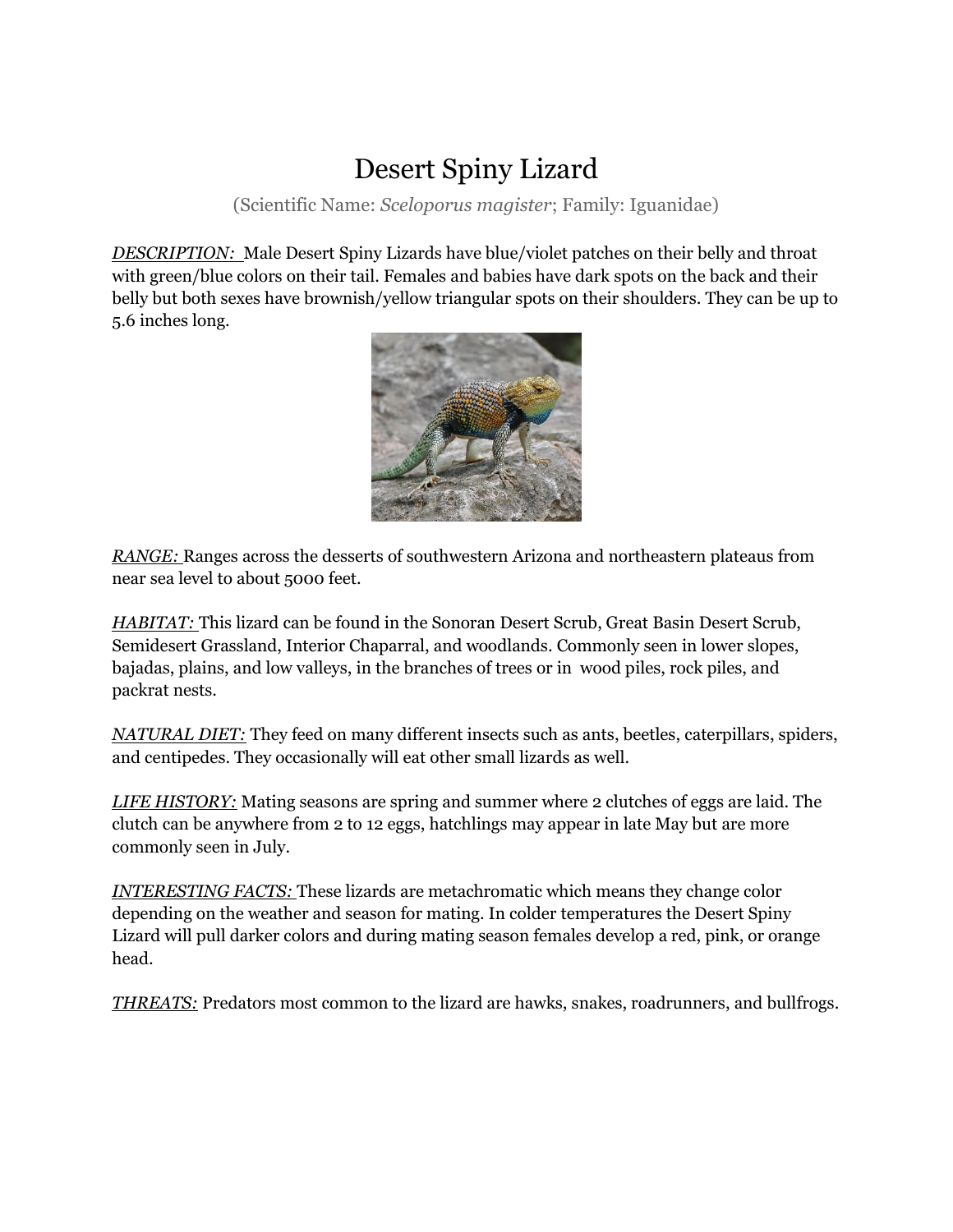## Desert Hairy Scorpion

(Scientific name: Hadrurus arizonensis; Family: Caraboctonidae)

*OTHER NAMES:* Giant desert hairy scorpion, giant hairy scorpion, or Arizona Desert hairy scorpion

*DESCRIPTION:* These scorpions are commonly yellow with a dark top and crab-like pinchers, its body is covered in brown hairs to help in sense vibrations on the ground. They can grow around 5.5 inches to 6 inches.



*RANGE:* Native to Nevada, Arizona, Utah, and California.

*HABITAT:* They are commonly found in low-elevation valleys or places like the Sonoran and Mojave deserts. They are found in western parts of Arizona, southern Nevada and California, and southwestern parts of Utah. They prosper in dry and hot climates.

*BEHAVIOR:* These scorpions are aggressive and active. Like many scorpions they are nocturnal.

*DIET:* They can eat insects like spiders and centipedes as well as other small scorpions and small vertebrates.

*LIFE HISTORY:* The Desert Hairy Scorpion has no specific breeding season, they are dormant in winter so it's unlikely that mating happens during that time. These creatures breed live young that after birth climb on the females back until they are old enough to live independently or after their first molting. These scorpions are not considered adults until they are 4 years old but are considered independent usually between 1-3 weeks by their mother.

*INTERESTING FACTS:* They are the longest living species of scorpion, in the wild they can survive between 7 and 10 years and in captivity they can live up to 25 years. They are also known as the largest scorpion in North America at about 5.5 inches long.

*THREATS:* Common predators of the Desert Hairy Scorpion are owls, large lizards, and other scorpions attempting to assert dominance.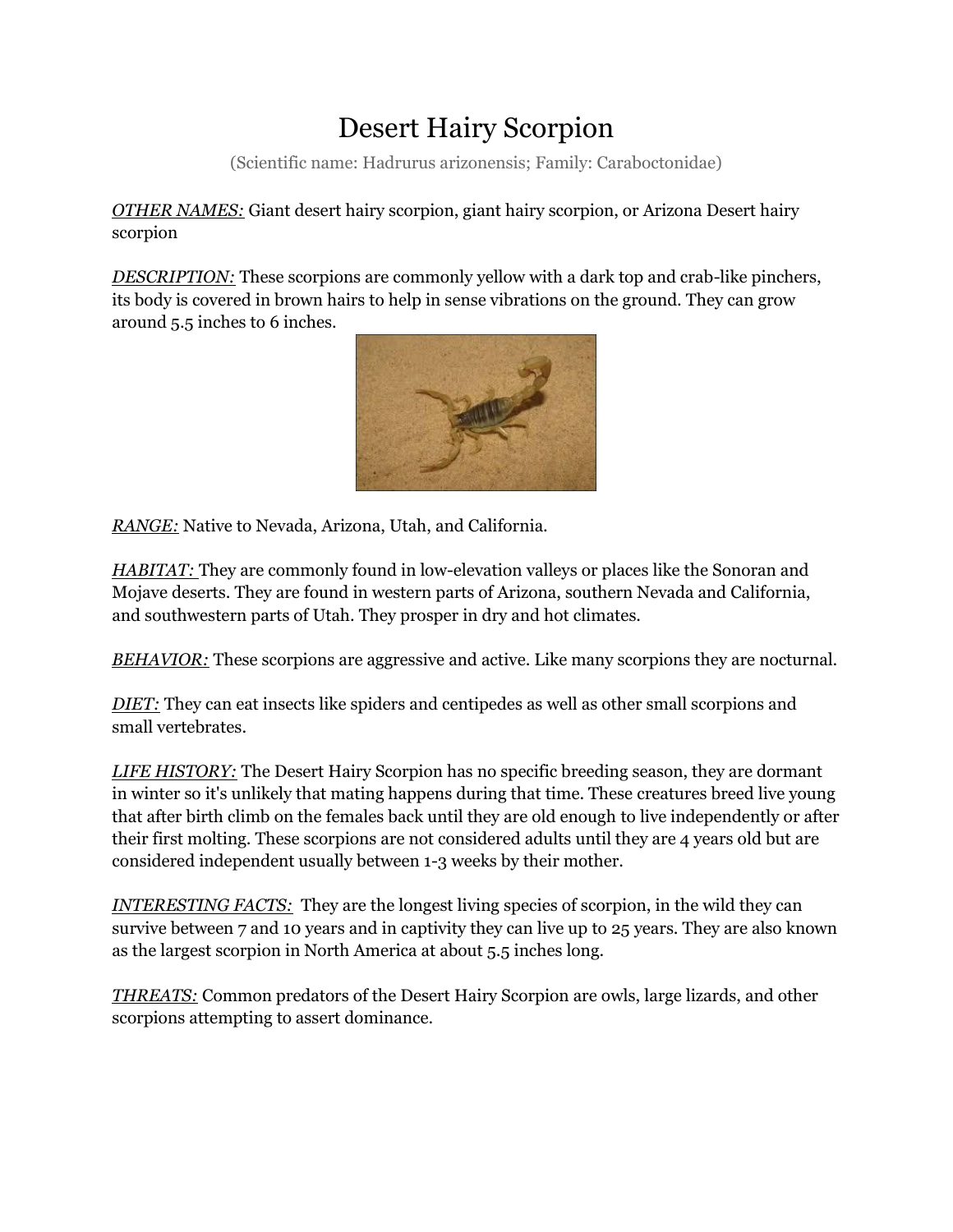# Sinaloan Milk Snake

(Scientific name: *Lampropeltis triangulum sinaloae*; Family: Colubridae)

*DESCRIPTION:* Adults can reach over 3 feet long. They are predominantly red with bands of black covering the body, in between the black bands are a cream or white color. The snakes head is black with the cream colored band behind the eyes as well as a cream colored underside. These snakes are easy to identify from other subspecies because of the broad red bands down its body.



*RANGE:* These snakes are found in Mexico in states like Sonora, Sinaloa, and Chihuahua.

*HABITAT:* They are found in dry, arid, and semi-rocky regions in crevices, beneath loose rocks and under cactus plants. In areas closer to civilization they can be found under wood piles and in barns.

*BEHAVIOR:* These snakes are nocturnal, going out at night to hunt for prey. Although considered docile and unlikely to bite, these snakes if handled incorrectly can secrete exudate from the cloaca.

*NATURAL DIET:* They will eat eggs, birds, reptiles amphibians, and invertebrates but their most common diet consists of rodents. They kill their prey by means of constriction.

*LIFE HISTORY:* Mating season for these snakes is usually from early May to late June. Females will lay an average of 5-15 elongated eggs under boards, rocks, rotting wood, and rotting vegetation. After this there is no further parental involvement. After about 60 days the eggs will hatch at around 6-7 inches long. These hatchling will reach full maturity after 3 to 4 years.

*INTERESTING FACTS:* These snakes experience brumation, a time of year during colder months or winters where they spend most of their time sleeping only awakening to drink water this can last between 1 month and 8 months. These snakes are non-venomous and completely harmless to humans.

*THREATS:* The most common predators of the Sinaloan Milk Snake are skunks, raccoons, dogs, cats, hawks and owls.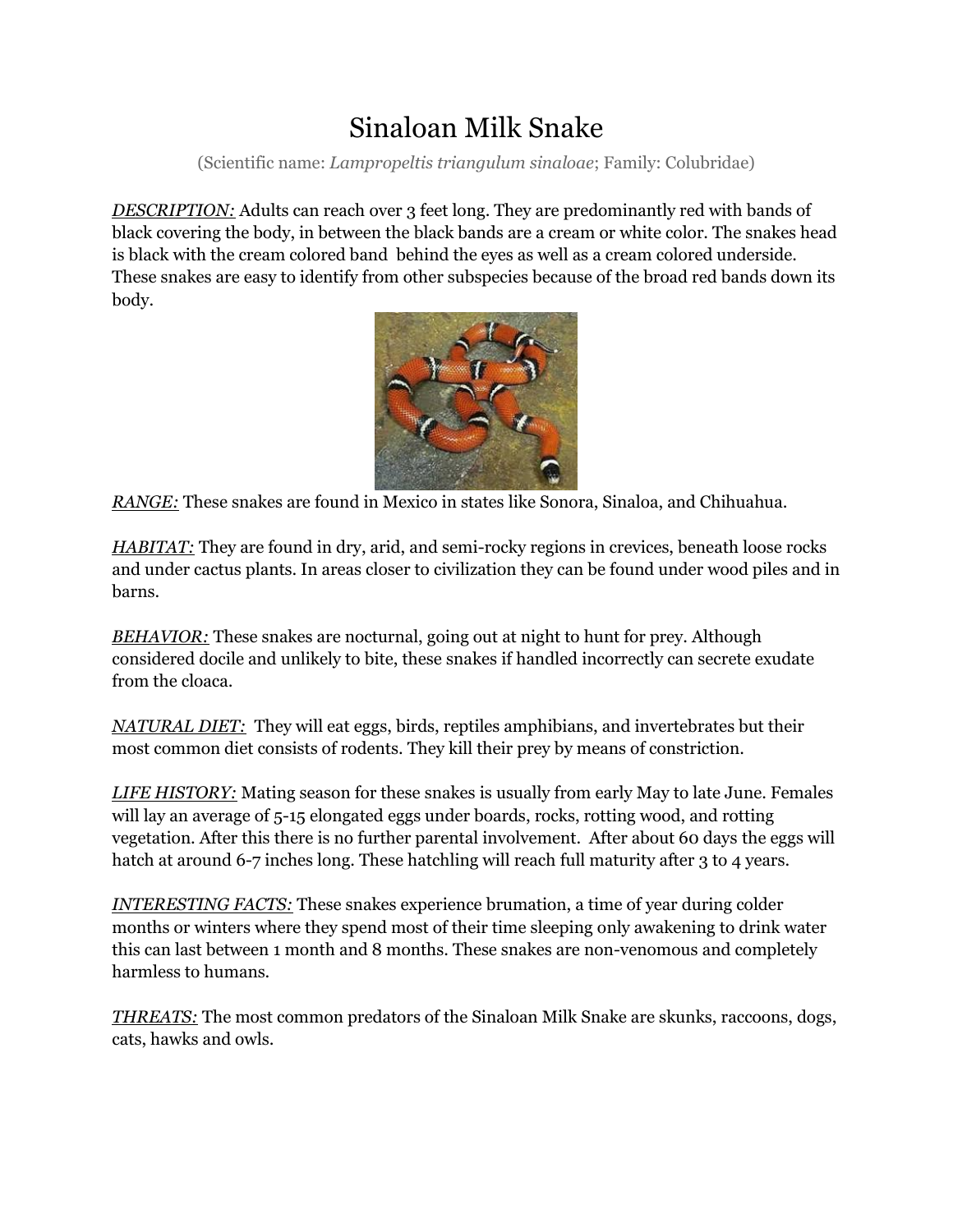### Rosy Boa

(Scientific name: *Charina trivirgata*; Family: Boidae)

*DESCRIPTION:* Size is usually between 17-34 inches with a rosy or salmon colored belly. These snakes colors can vary but are most commonly mixed with dark to orange spots on a lighter body. They also have stripes either on their sides or their back varying in color from orange to black. The interspace colors can also vary from light to dark grey and yellow or tan.



*RANGE:* Most common in southwestern America in California, Arizona and Sonora, Mexico.

*HABITAT:* These snakes are commonly found in deserts, scrubland, sandy plains, and rocky slopes. They can live from sea level up to an elevation of 2,070 meters beneath rocks and in crevices.

*BEHAVIOR:* This animal can be nocturnal during hot periods of time, it's also extremely docile. When approached by humans oftentimes this snake will curl up into a compact ball with its head in the middle to protect itself. If provoked this snake will rarely bite but instead it will release a foul smelling musk.

*NATURAL DIET:* Rosy Boas eat a majority of different foods like small mammals, baby rabbits, lizards, deer mice and even kangaroo rats.Their prey is held in place by needle like teeth and then suffocated through constriction.

*LIFE HISTORY:* These snakes mating season starts in April and ends around June, after 4-5 months of the gestation period female snakes birth live young in a protective membrane. The first litter can be as large as 8 snakes and as small as 3 each snake at about 18 to 36 cm long.

*INTERESTING FACTS:* Due to the Rosy Boas lack of speed they are forced to ambush their prey or stalk it until the can get inches away to strike and capture their meals. The Rosy Boa can be expected to live around 15 to 22 years.

*THREATS:* Predator threats for the Rosy Boa are carnivorous mammals such as weasels, skunks, raccoons, ringtails, and coyotes, birds like hawks or shrikes, and even other snakes, such as the California kingsnake.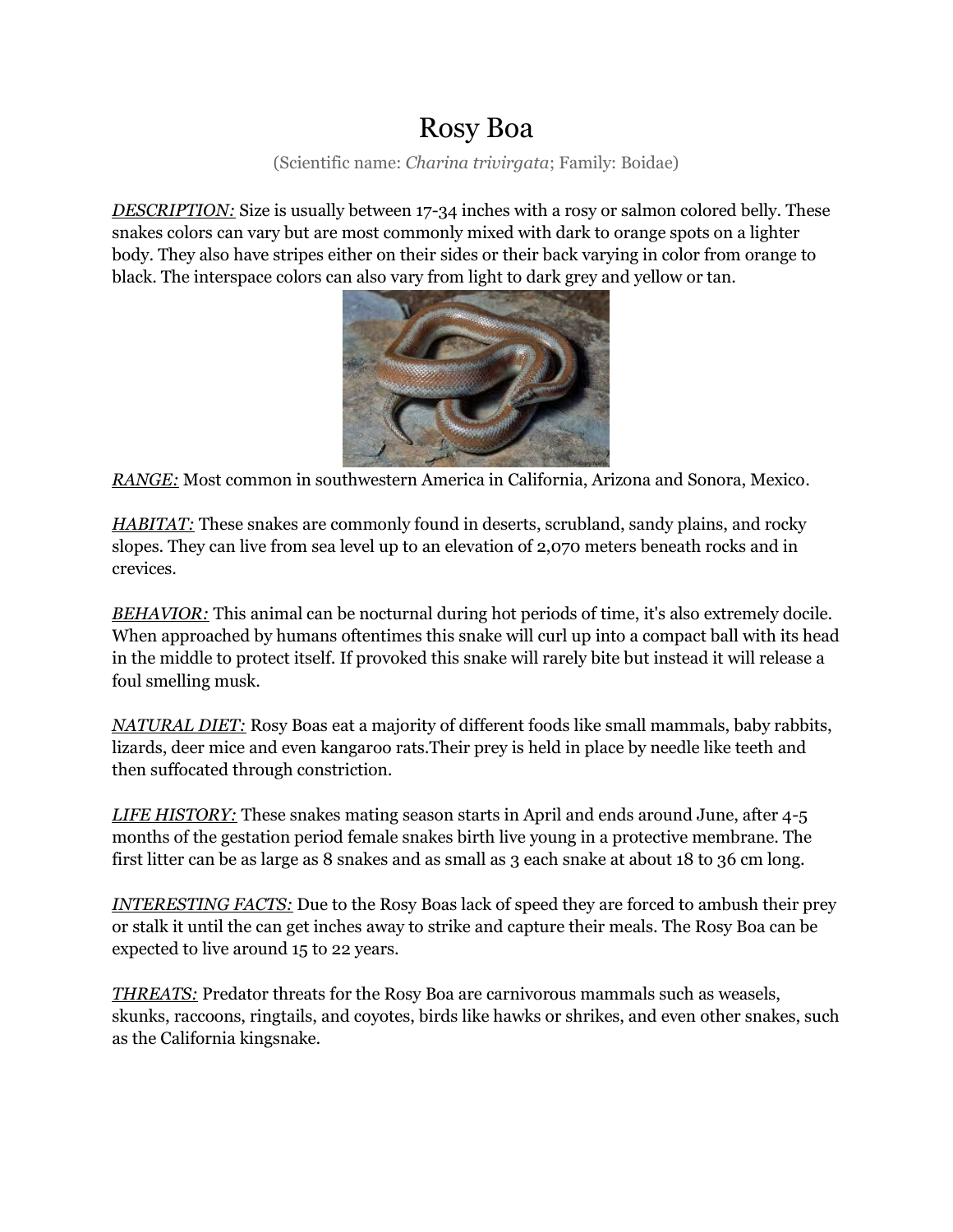# Desert Blonde Tarantula

(Scientific name: *Aphonopelma chalcodes*; Family: Theraphosidae)

*OTHER NAMES:* western desert tarantula, Arizona blond tarantula or Mexican blond tarantula.

*DESCRIPTION:* This spider can be 3 to 5 inches with a large body. Females tend to have a tan body and males have black legs, a copper-colored cephalothorax, and a red abdomen.



*RANGE:* Commonly found in California, Arizona and Mexico.

*HABITAT:* Typically the Desert Blonde Tarantula is found in saguaro-dominated plant communities but they can also be found in dry, well-drained soils in areas throughout the desert. Tarantulas are usually ground dwellers.

*BEHAVIOR:* These spiders are usually very docile but they don't like being handled by humans. If irritated or aggressive the spider may release urticating hairs.

*NATURAL DIET:* Typically they are nocturnal hunters and they feed on insects like grasshoppers, beetles, other small spiders and arthropods. They may also on occasion try eating small lizards.

*LIFE HISTORY:* Male tarantulas are considered mature at 10-12 years old and females are considered mature by around the same age. After mating females have an urge to eat the male tarantula so it's very common for the male to flee. If the mating was successful the female will produce an egg sack and sometimes stay with the young until they hatch. Soon after mating males die due to many factors, exposure to heat and cold, caught by a predator, or the female ate him, ect.

### *INTERESTING FACTS:*

*THREATS:* Some of the predators of this spider are foxes, coyotes, birds, lizards, and snakes.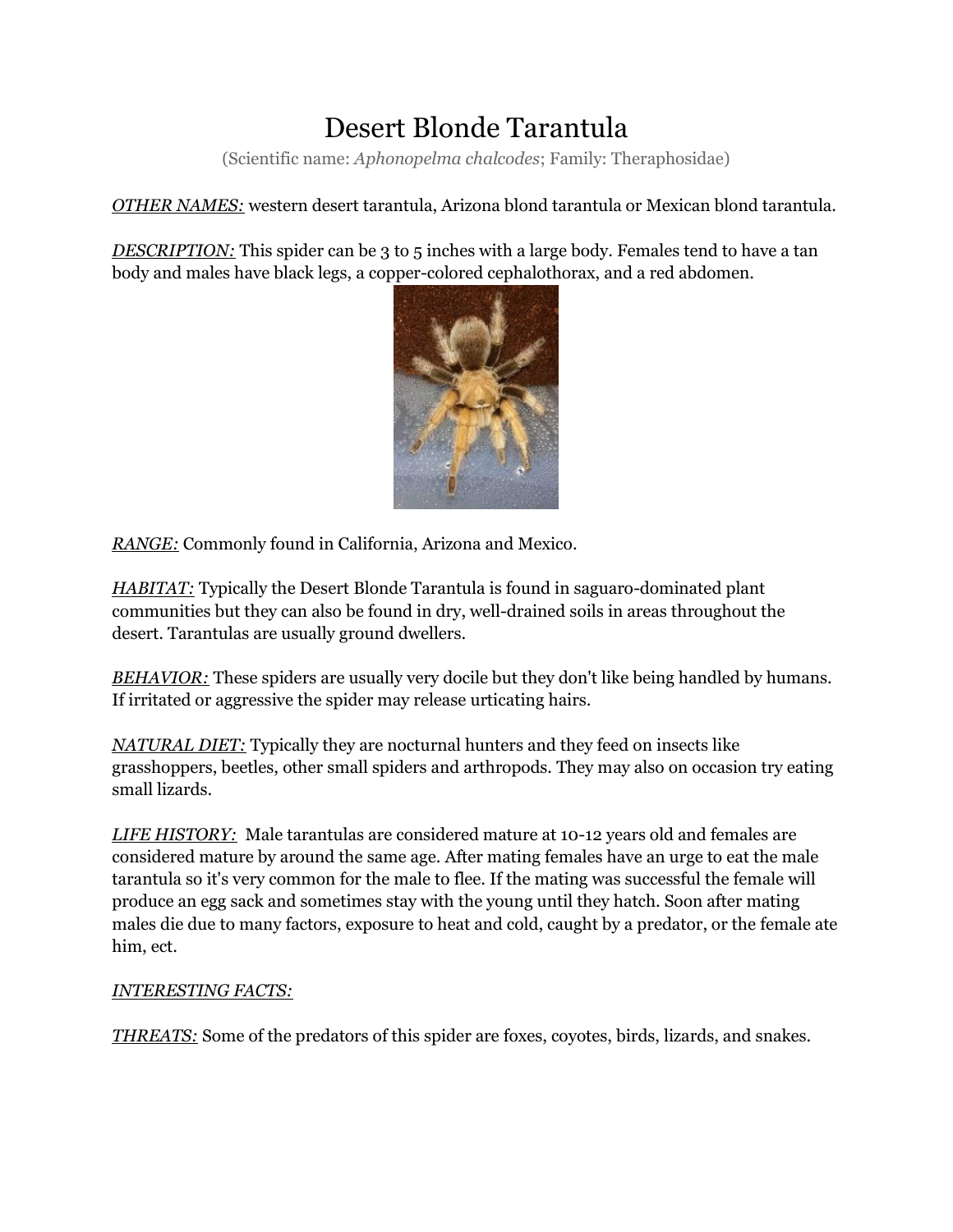# Arizona Mountain Kingsnake

(Scientific name: *Lampropeltis pyromelana*; Family: Colubridae)

*DESCRIPTION:* The front of the face is usually white or yellow followed by over 40 black, white, and red rings around the body. Adult Mountain Kingsnakes can get up to 42 inches.



*RANGE:* Common in southeastern Arizona, Mexico, Utah, and Nevada.

*HABITAT:* Most commonly spotted in areas with rocks, tree trunks, and under growth in mountainous areas with water nearby.

*BEHAVIOR:* These snakes prefer rocky areas and tend not to venture far from their rock-pile homes. They regulate body temperature by moving up or down within the rock pile rather than basking directly in the sun.

*DIET:* Lizards, rodents and egg.

*LIFE HISTORY:* Can live between 10-15 years (up to 30 in captivity). Can be a length of 18-44 inches.

*INTERESTING FACTS:* Their coloration is similar to that of the western coral snake, which most likely is a form of Batesian mimicry (when a harmless animal evolved to resemble another species which possess an anti-predator defense – such as venom) Kingsnakes get their name because of the habit of eating other snakes, including venomous kinds as they are immune to the venom.

*THREATS:* Predators include raptors and mammals. Habitat destruction and the pet trade also threaten the species.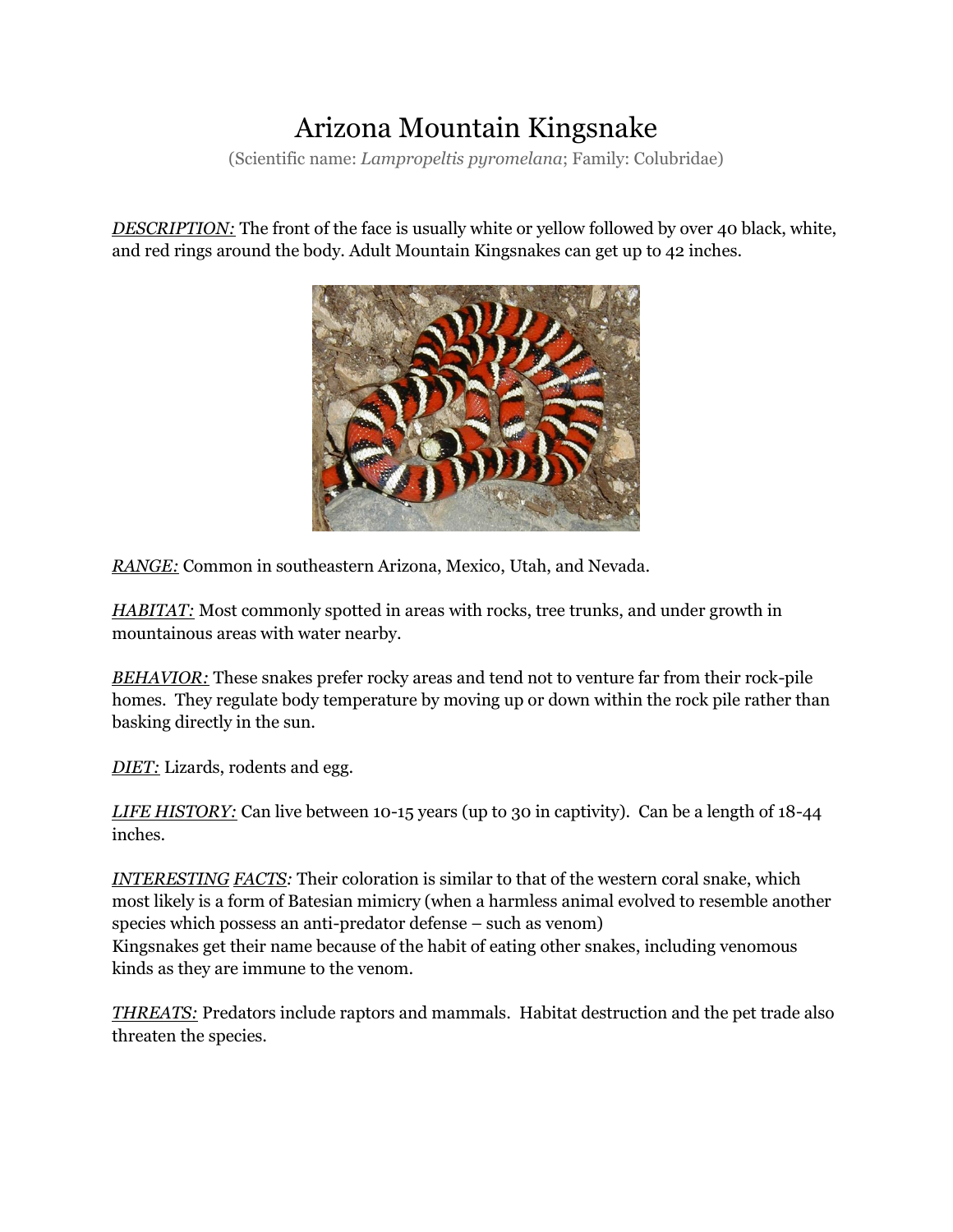## Fringe Toed Lizard

(Genus: *Uma*; Family: Phrynosomatidae)

*DESCRIPTION:* A small to medium sized lizard with 5 toes, granular scales, a pointed snout and a long tail. The toes have special pointed scales, which look like a fringe.



*RANGE:* Found in the deserts of North America, especially in the northwest of Mexico and in Arizona and California.

*HABITAT:* They live primarily on wind-blown sand deposits with scarce vegetation. Found on dunes, sandy flats and riverside banks. They require loose sand in which to burrow.

*BEHAVIOR:* This lizard is a diurnal animal, which buries itself underground in winter or during extreme temperatures.

*DIET:* An insectivore that feeds mostly on insects and terrestrial invertebrates. Occasionally, they will eat desert plant matter such as seeds, flower buds, and leaves. The adults sometimes will predate on hatchling lizards.

*LIFE HISTORY:* The lizard lays up to five eggs between May and August. Incubation of the eggs is 60 days.

*INTERESTING FACTS:* The fringe like scales on the toes allow the lizard to walk on loose sand and to burrow into dirt and sand. Its jaw is sunk in and there are valves in its nose to keep sand out while digging. When running fast they run bipedally on their hind legs.

*THREATS:* There are four species of the fringe-toed lizard genus, Uma. They range from "least concern" to "nearly threatened", "threatened" and "endangered"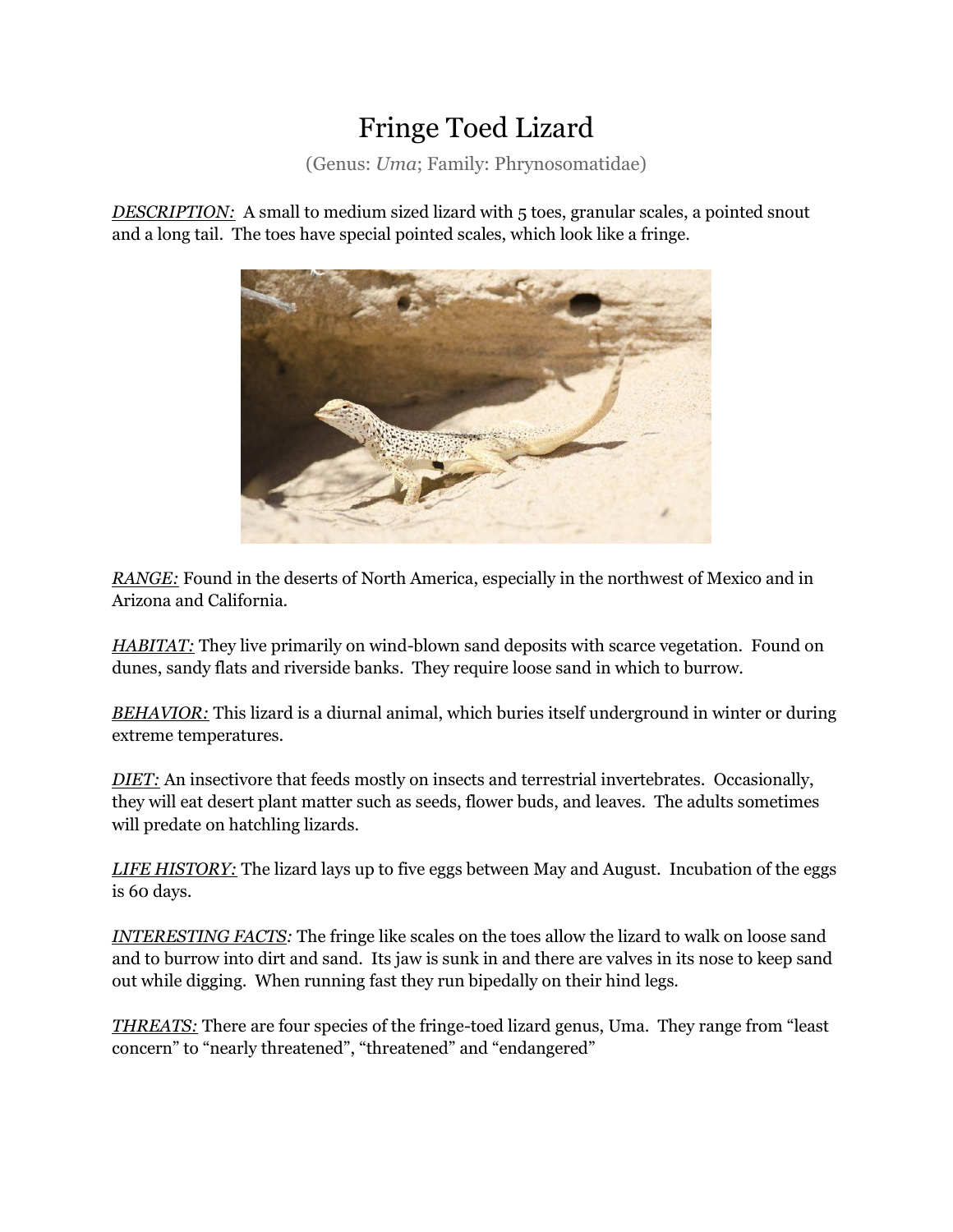## Gopher Snake

(Scientific name: *Pituophis catenifer*; Family: Colubridae)

### *OTHER NAMES:* Bull snake, Pine snake

*DESCRIPTION:* Range in color from cream-yellow to green-gray to tan, with large black, brown or reddish blotches on their back and smaller ones along their sides. Most have a dark line between the eyes and another along the angle of the jaw.



*RANGE:* Found throughout all 4 deserts of the American southwest and beyond, up to 8,000 feet.

*HABITAT:* Found in a wide variety of habitats including desert flats, coastal dunes and coniferous forests, but perfer grasslands and open brush areas.

*BEHAVIOR:* A slow moving snake which can get itself in to burrows, rocky crevices and even trees. Prey is killed by constriction and suffocation. They are mainly diurnal, but can become more nocturnal as summer heat increaes.

*DIET:* Small rodents, young rabbits, lizards, birds, occasionally other snakes

*LIFE HISTORY:* Females will lay a clutch of eggs ranging from 2-24. Hatchlings emerge within 10 weeks and are large enough to eat small mice. Maturity is reached at 3-4 years old.

*INTERESTING FACTS:* In order to look like the venomous rattlesnake, the gopher snake will coil up, vibrate its tail (even though it lacks the rattle) and flatten its head to look more like the rattlesnake. It will hiss a warning in the hopes that this mimicry has fooled predators.

*THREATS:* Red-tailed hawks, kit foxes, coyotes.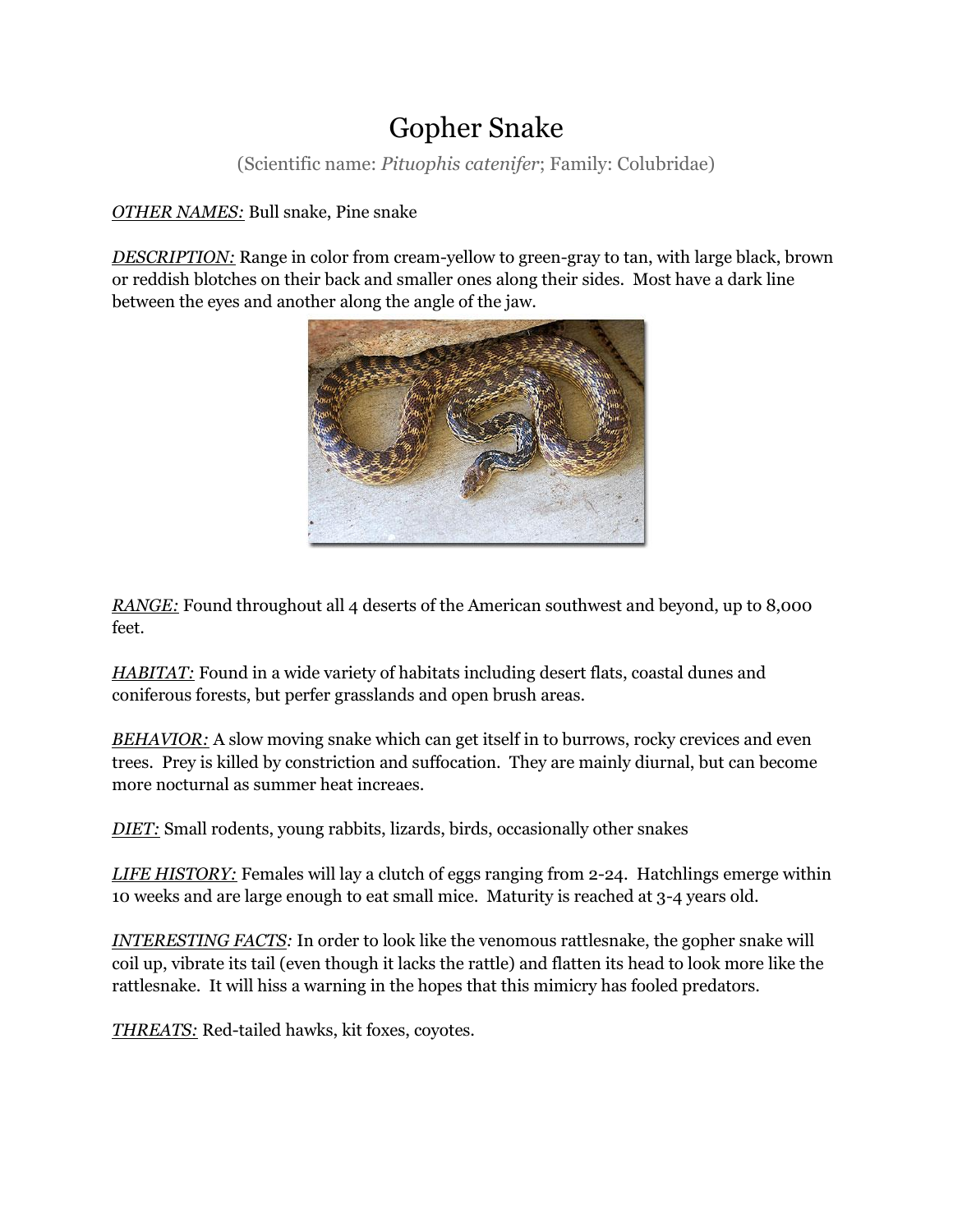## Common Chuckwalla

(Scientific name: *Sauromalus ater*; Family: Iganidae)

*DESCRIPTION:* Stout lizards with baggy skin folds near the neck, shoulders, and stomach. Hard scales cover the skin. Five digits on teach limb with a tail that is rounded at the tip. Color varies from dark brown to gray to dark yellow depending on location, temperature, surrounding and mood.



*RANGE:* Found in the deserts in the western US and Mexico as well as some islands in the Gulf of Mexico. Found in southeastern California and Nevada, Arizona, New Mexioc, Texas, Utah and parts of Colorado.

*HABITAT:* Found in deserts with hot and dry air. Need rocks and crevices for hiding, such as past lava flow sites, rocky hillsides and outcrops. Males home range will not overlap with those of other males. Many females may be in the males home range.

*BEHAVIOR:* Mainly solitary and diurnal. They remain close to their rock shelters and only venture out to eat foliage. Active mostly during mid-March to mid-August and aestivate in summer and brumate in winter.

*DIET:* Herbivores, especially on plants that are higher in fiber and lower in fat and protein. They get water from the plants they eat and produce it metabolically. Will eat some insects for protein.

*LIFE HISTORY:* Average weight is 245 grams which males usually weighing more than females. Average length is 6.38 inches. Eggs are laid in an underground nest and hatch after about 30 days. They leave the young once they are hatched. Sexual maturity is at 2-3 years of age, but full size is not reached until about 25 years.

*INTERESTING FACTS:* They will hide in crevices between rocks and inflate their lungs to wedge themselves tight. The tail acts as a camoflague against the sandy rock colors

*THREATS:* red tailed hawks, kestrels, coyotes, rattlesnakes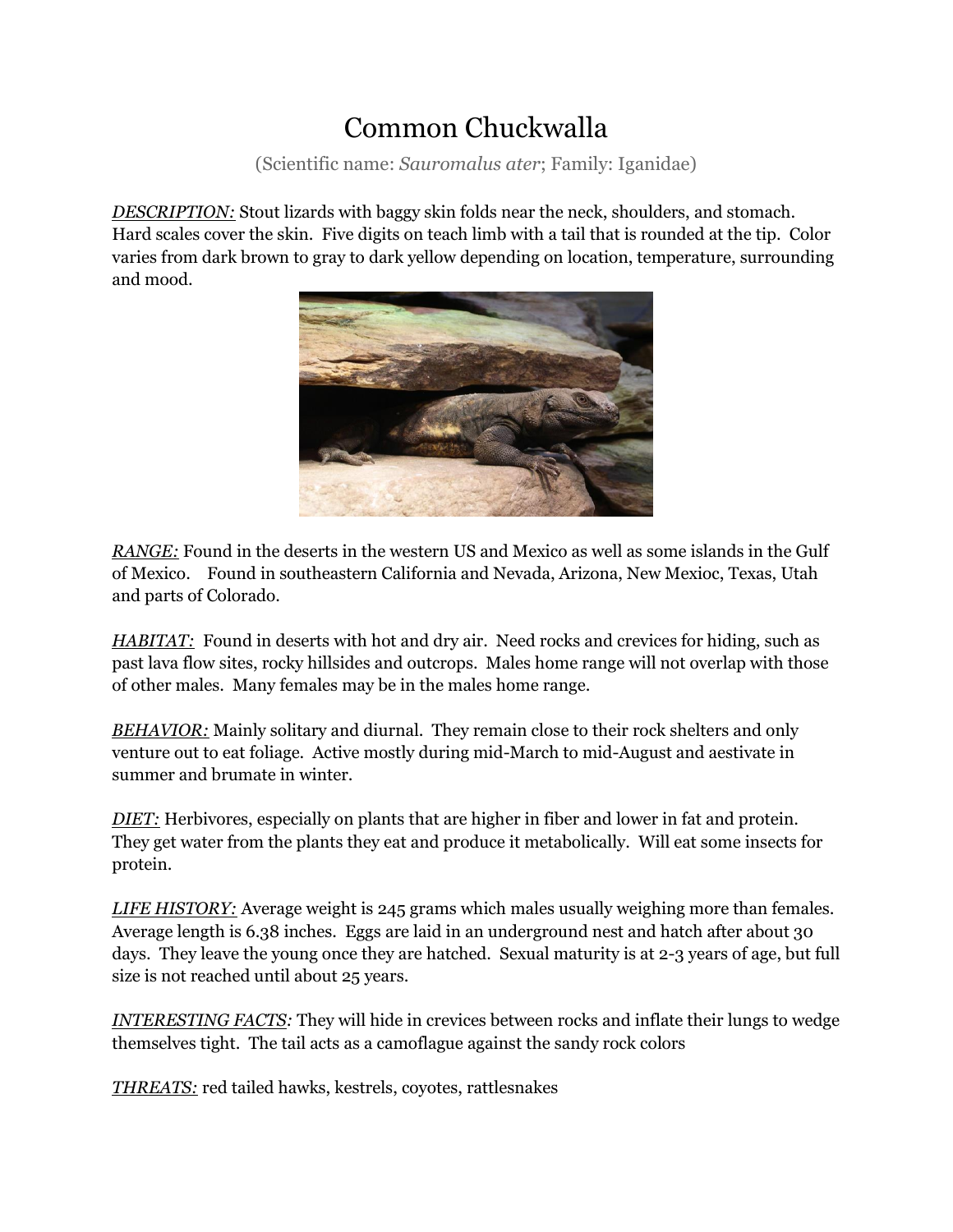### Gila Monster

(Scientific name: *Heloderma suspectum*; Family: Helpdermatidea)

*DESCRIPTION:* Heavy bodied lizards covered with beadlike scales (osteoderms) that are black and yellow or pink. Can get up to about 21.5 inches and 1.5-3 pounds.



*RANGE:* Mojave, Sonoran and Chihuahuan deserts of the southwestern US and northwestern Mexico. The name comes from the Gila River basin in Arizona where they were first discovered.

*HABITAT*: Desert and semi-desert areas with just enough moisture to support a few shrubs. Commonly create burrows in rocky foothills and avoid open areas.

*BEHAVIOR:* Solitary lizards that can adjust their behavior according to temperature. They are slow moving, but good climbers.

*DIET:* Carnivores that use sense of taste and smell to hunt for food. Food items include bird eggs, nestlings, rodents, frogs, lizards, insects, centipedes and worms. Occasionally will eat carrion.

*LIFE HISTORY:* The female lays 3-13 eggs in a hole just below the surface. Incubation time is about 4 months and the hatchlings are ready to survive on their own immediately. They can live up to 20 years in the wild and over 30 in captivity.

*INTERESTING FACTS:* The Gila monster is a cousin to the *Heloderma horridum*, the beaded lizard. They are the only two venomous lizards in the North America. A drug for the management of Type 2 diabetes is based on a protein from the Gila monster's saliva.

*THREATS:* Human encroachment, habitat destruction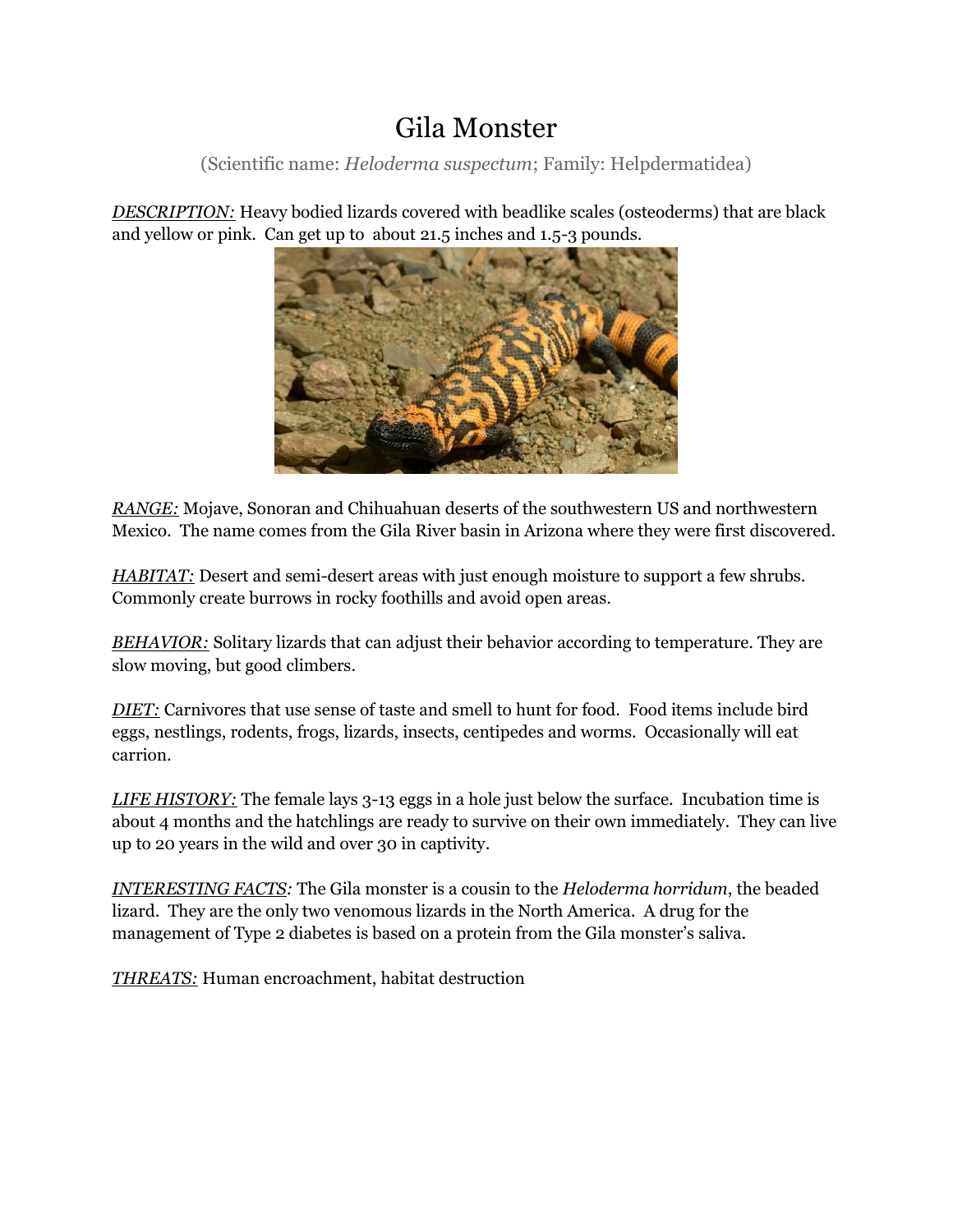### Western Hognose

(Scientific name: *Heterodon nasicus*; Family: Colubridae)

**DESCRIPTION:** A small but heavy bodied snake that can reach up to 3 feet but usually averages around 2 feet. It has an upturned and pointed snout.



*RANGE:* Southern Canada, through the plains of the US and into northern parts of Mexico.

*HABITAT:* areas with well drained soil and little vegetation like dry prairies of oak savannas which are good for burrowing.

*BEHAVIOR:* Uses its snout to burrow through the earth in search of toads. Has a slightly toxic venom from its rear fangs to help subdue prey.

*DIET:* frogs, toads, lizards, smaller snakes, eggs, babies will eat some insects

*LIFE HISTORY:* As many as 39 eggs are laid in early summer and incubation time is around 50 days.

*INTERESTING FACTS:* When provoked, it will first spread its jaws and neck out like a cobra and puff up its body. It will then hiss and strike with a closed mouth. If the snake is still under attack, it will put on a dramatic show to attempt to drive the predator away. The snake will twist and turn its body as if it is in pain, roll over onto its back and play dead. While it is pretending to be dead, its mouth will be open with its tongue hanging out, and it may even throw up its last meal! Its body will even be limp and lifeless if picked up while in this state

*THREATS:* hawks, crows, fox, coyote, raccoons, larger snakes. Habitat destruction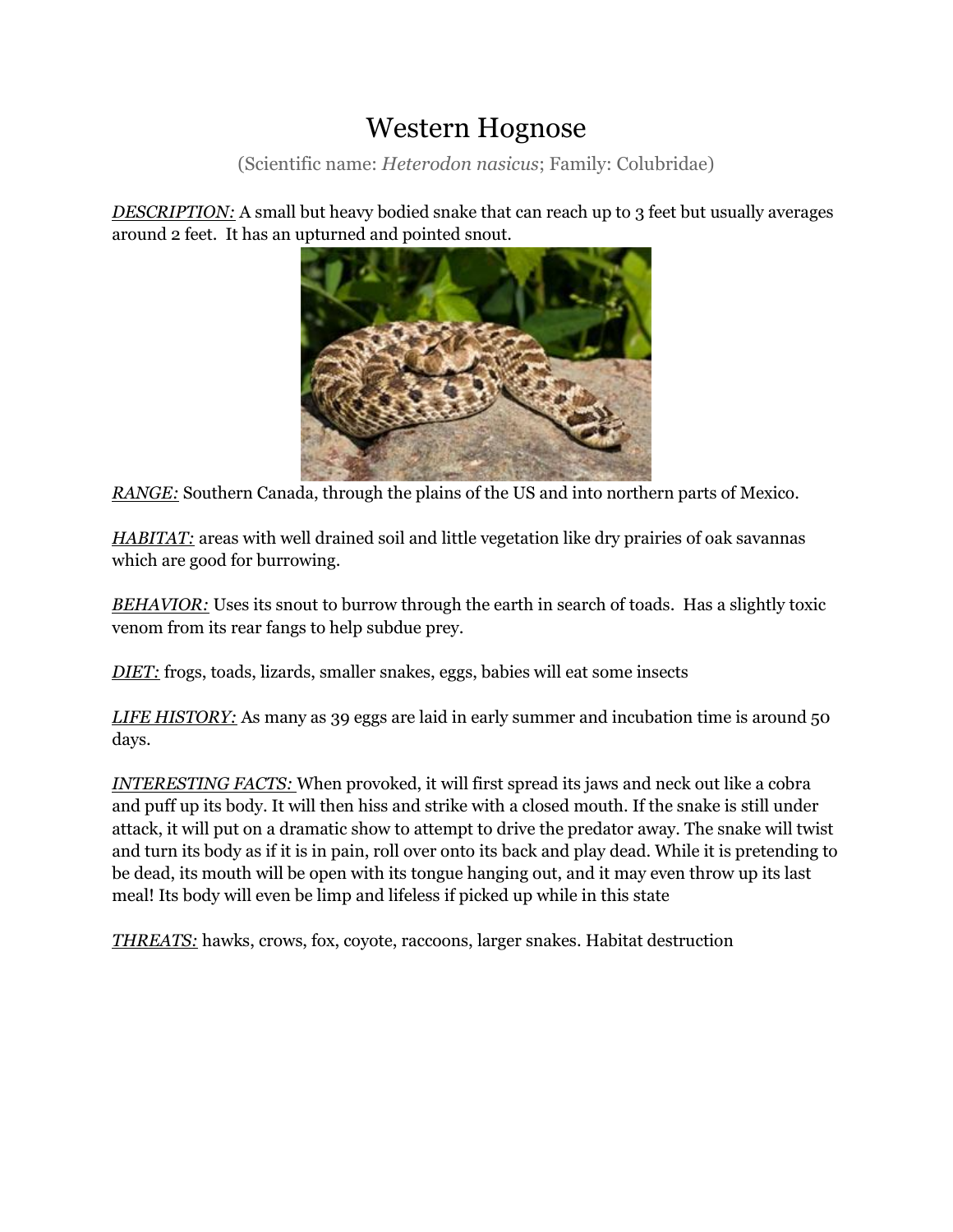#### **SNAKES**

#### **Gopher Snake**:

Elmer – was brought to Liberty Wildlife when he was very young. He was fully stuck to a glue or sticky trap and had to be carefully peeled off with oil.

Lola: used as a breeder in a facility, but they no longer had a need for her.

#### **California Kingsnake**:

Bones – Found in a garden by a gardener who didn't like snakes. He hit the snake with a shovel with the intent to kill. The homeowner stopped the gardener and brought the snake to Liberty Wildlife. The left was had to be removed and multiple ribs were damaged and dissolved so there is an obvious kink in his body. It has caused issues with eating large prey, so he is given small food and has received acupuncture to help with his digestion.

Lydia – came in from a rescue/transport volunteers with head trauma and was thought to be beyond saving. She survived, but cannot be released due to the head trauma.

Beetlejuice – was a volunteer's family pet who didn't care to keep him.

#### **Arizona Mountain Kingsnake**:

Bandit – was a pet

#### **Sinaloan Milk Snake**:

Joya Brought to Liberty Wildlife in September 2007 as a rescue, from Chandler. Possibly an escaped or released pet ?

#### **Rosy Boa**:

Ruby – used as a breeder in a facility, but they no longer had a need for her.

#### **Western Hognose**:

Harley – was someone's pet but they were moving to NY where hognose snakes are not permitted